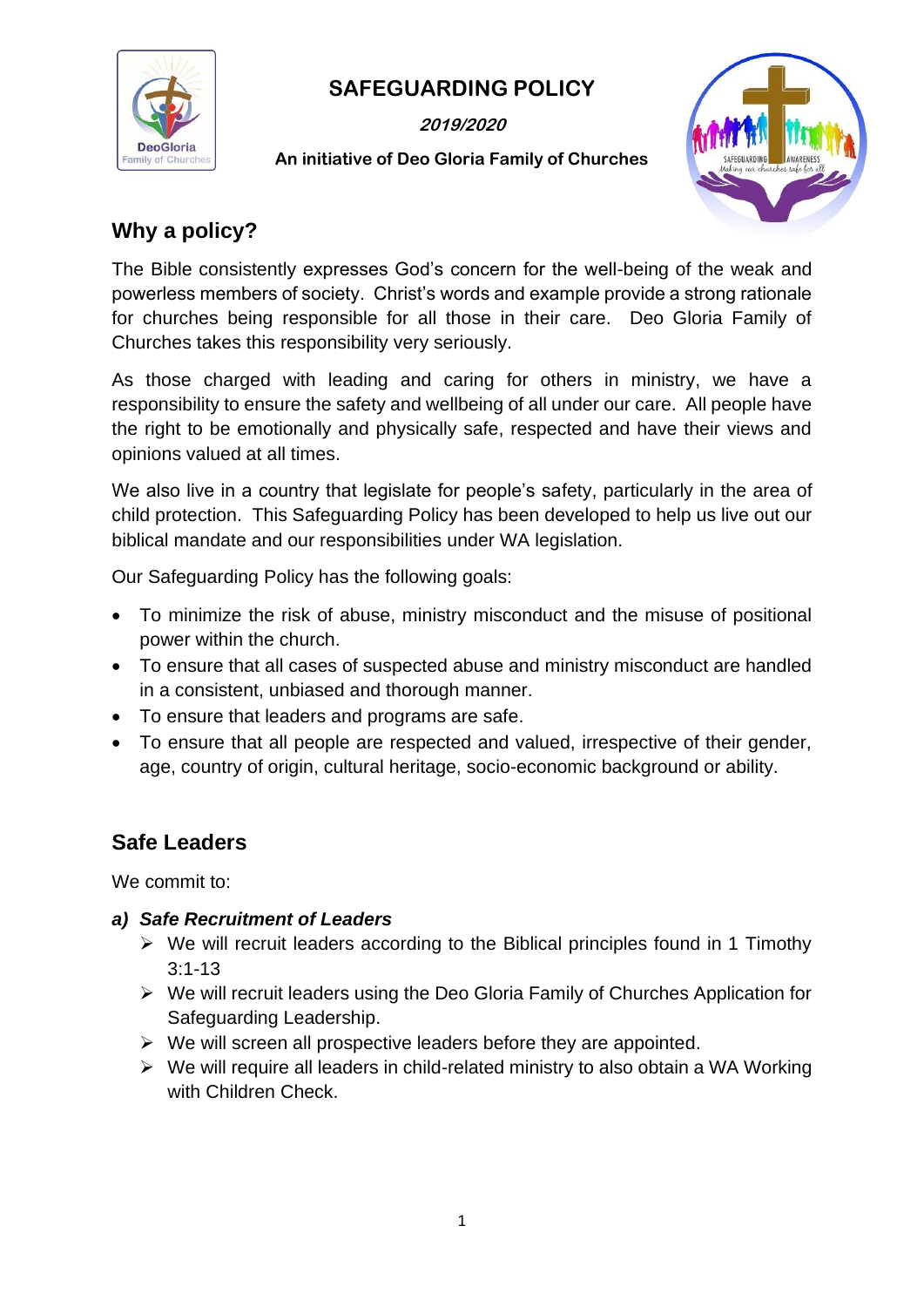### *b) Adequate Training of Leaders*

- ➢ We require that all leaders attend a Safeguarding Awareness workshop within their first year of ministry and to attend a refresher workshop every three years.
- ➢ We require all leaders to attend additional ministry specific departmental training as required by individual churches and ministries.

### *c) Continued Supervision of Leaders*

- $\triangleright$  We commit to ongoing leadership training, supervision and support for leaders.
- ➢ We require all leaders to agree to follow the Code of Good Leadership Conduct.

#### *d) Responding to allegations of suspected abuse*

- ➢ We require all leaders to report disclosure or suspicions of child abuse, using the procedure in the Safeguarding Awareness Manual. We will listen to and believe children who raise concerns.
- ➢ We will ensure that procedures are clear and appropriate in responding to allegations of abuse.
- ➢ Where a leader has an allegation of misconduct made against them, the Deo Gloria Family of Churches Response to Complaint protocols will be followed.

# **Safe Programs**

We commit to:

- *a) Safe Emotional Environments*
	- $\triangleright$  We will give opportunity to all people, including children, to provide input into the programs and the activities in which they are to participate, by fostering and valuing their ideas. We encourage participation in all areas of the life of the church, as far as is sensible and practical.
	- $\triangleright$  We will endeavour to obtain information relating to the program participants, including children's information to help meet their physical and emotional needs.
	- $\triangleright$  We will require those in ministry leadership to be nurturing and affirming in their ministry interactions.

## *b) Safe Physical Environments*

- ➢ We require all leaders to establish safe physical environments as outlined in the Safeguarding Awareness workbook.
- ➢ We require Ministry Leaders to exercise a duty of care using forms, checklists and templates made available through the Safeguarding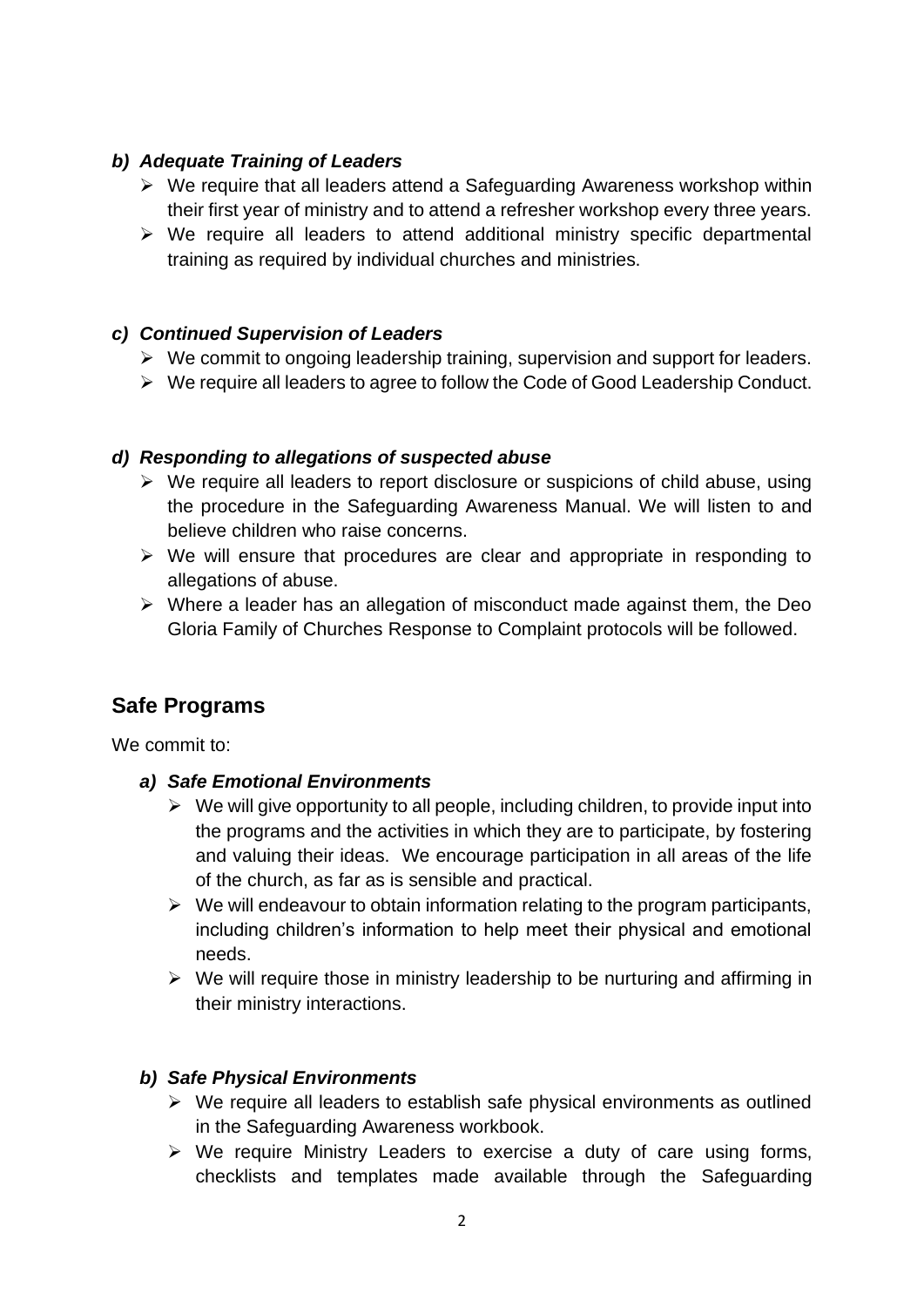Awareness workbook and [www.deogloria.org.au](http://www.deogloria.org.au/) for establishment and maintenance of safe ministry environments.

- ➢ We require a Safeguarding Representative/Team to be appointed in each congregation to ensure that the following areas are incorporated into establishing and maintaining a safe physical environment:
	- Fire safety;
	- Venue safety;
	- First Aid;
	- Food Safety Practices;
	- Risk assessment for activities;
	- Adequate ministry supervision for activities;
	- Transport protocols;
	- Critical Incident and emergency protocols
	- Ministry Review
- ➢ We require Ministry Leaders to complete a Ministry/Program/Event Application to Proceed form and obtain a Permission to Proceed annually.

# **Helpful Definitions**

| Abuse                          | Abuse and neglect includes but is not limited to:          |
|--------------------------------|------------------------------------------------------------|
|                                | Physical abuse                                             |
|                                | <b>Emotional abuse</b>                                     |
|                                | Family violence                                            |
|                                | Sexual abuse                                               |
|                                | Grooming                                                   |
|                                | Neglect                                                    |
|                                | <b>Bullying</b>                                            |
|                                | Spiritual abuse                                            |
|                                | <b>Financial abuse</b>                                     |
| Child                          | A person who is under the age of 18 years.                 |
| Safe Environment:              | Where duty of care is discharged by taking steps to keep   |
|                                | all those in our care safe e.g. from spiritual, physical,  |
|                                | sexual, emotional abuse (including bullying) or neglect.   |
| The Safety                     | Responsible for the oversight of the implementation of the |
| Team/Representative:           | Safeguarding Policy and supporting documentation and       |
|                                | processes in their church.                                 |
| <b>Application to Proceed:</b> | Written process of accountability, program overview and    |
|                                | risk assessment, safety plans and management.              |
| Permission to Proceed:         | Review of Application to Proceed and granting of           |
|                                | permission for that program to proceed under the           |
|                                | church's name by the Board of Elders.                      |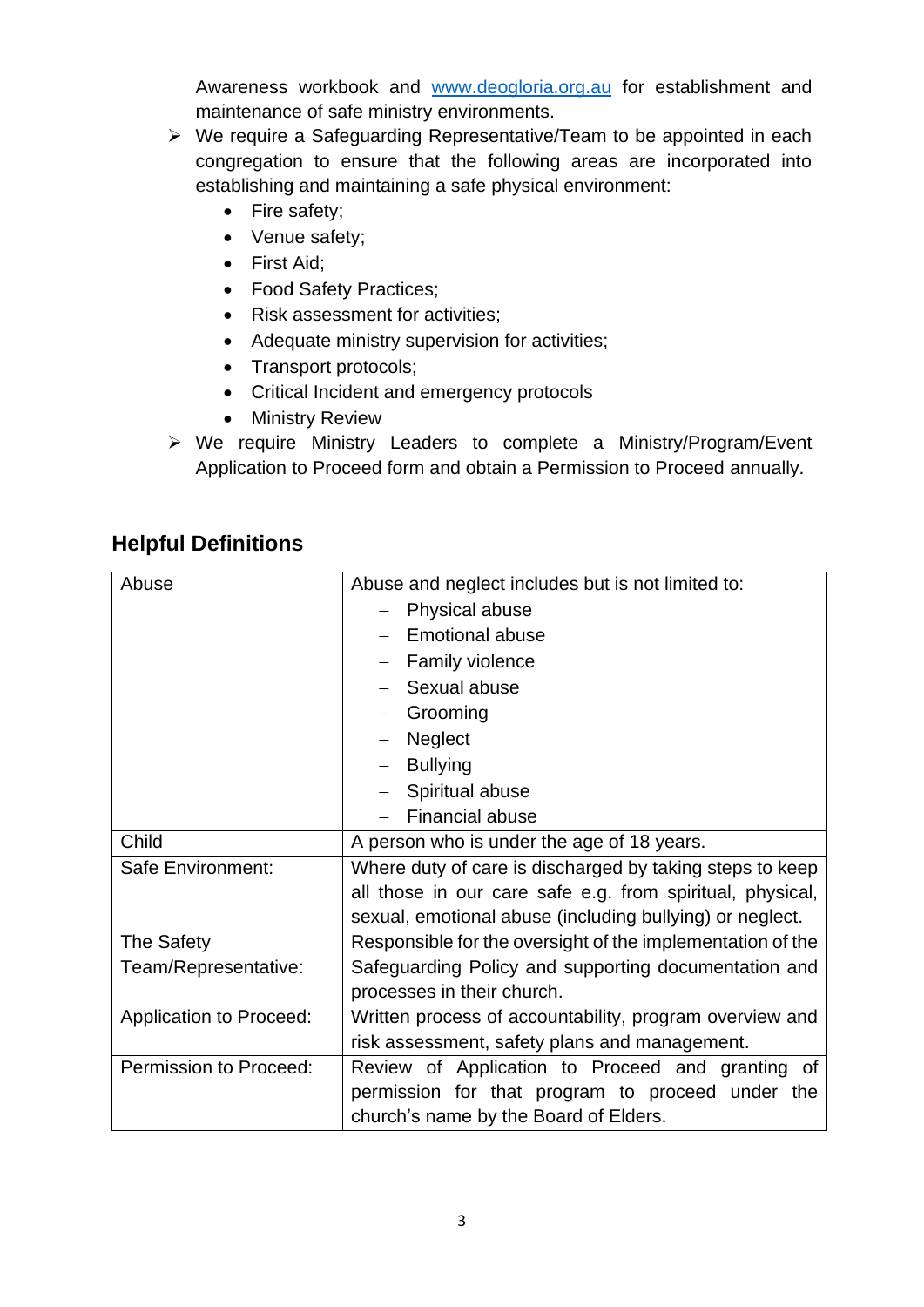| Safe Leader:              | Has been through a recruitment process, understands<br>responsibilities, is supervised and is an accountable team<br>player. |
|---------------------------|------------------------------------------------------------------------------------------------------------------------------|
| Safe Program:             | All risks have been assessed and events thought through                                                                      |
|                           | and planned. These programs have had permission to                                                                           |
|                           | proceed from Board of Elders.                                                                                                |
|                           |                                                                                                                              |
| <b>Ministry Leaders:</b>  | Responsible for individual ministry teams and programs.                                                                      |
|                           | They jointly recruit team members/volunteers and                                                                             |
|                           | complete safety management plans for their individual                                                                        |
|                           | programs.                                                                                                                    |
| Team                      | Any unpaid person responsible for working within their                                                                       |
| Members/Volunteer:        | ministry team to minister in the context of the programs.                                                                    |
| <b>Vulnerable Person:</b> | A person who may be considered to be susceptible to                                                                          |
|                           | abuse or exploitation based on factors such as their age,                                                                    |
|                           | health status (physical or mental), grief, previous                                                                          |
|                           | experience of abuse, social isolation or financial hardship.                                                                 |
|                           | In this sense vulnerability can be temporary or                                                                              |
|                           | permanent.                                                                                                                   |
| SCTA:                     | Safe Church Training Agreement under the National                                                                            |
|                           | Council of Churches in Australia.                                                                                            |

The Safeguarding Policy applies to all pastors, elders, staff members and volunteer workers associated with the ministry in Deo Gloria Family of Churches.

The Safeguarding Policy takes into account the Child and Community Services Act 2004.

# **Disciplining Children**

It is not the responsibility of Deo Gloria Family of Churches or its members, staff, volunteers or leaders to discipline a child. If a child does not abide by the rules as set out in the Children's Code of Conduct or becomes an obstruction to the care of other children and members and may cause harm, the child will be removed and referred back to their parent and guardian. Leaders will at all times adhere to the Code of Good Leadership Conduct.

## **Legal Framework**

#### National Guidelines:

− National Framework for Protecting Australia's Children "Protecting Children is Everyone's Business" 2009 – 2020 (Commonwealth of Australia)

#### Local Legislation:

− Children and Community Services Act 2004 (WA)